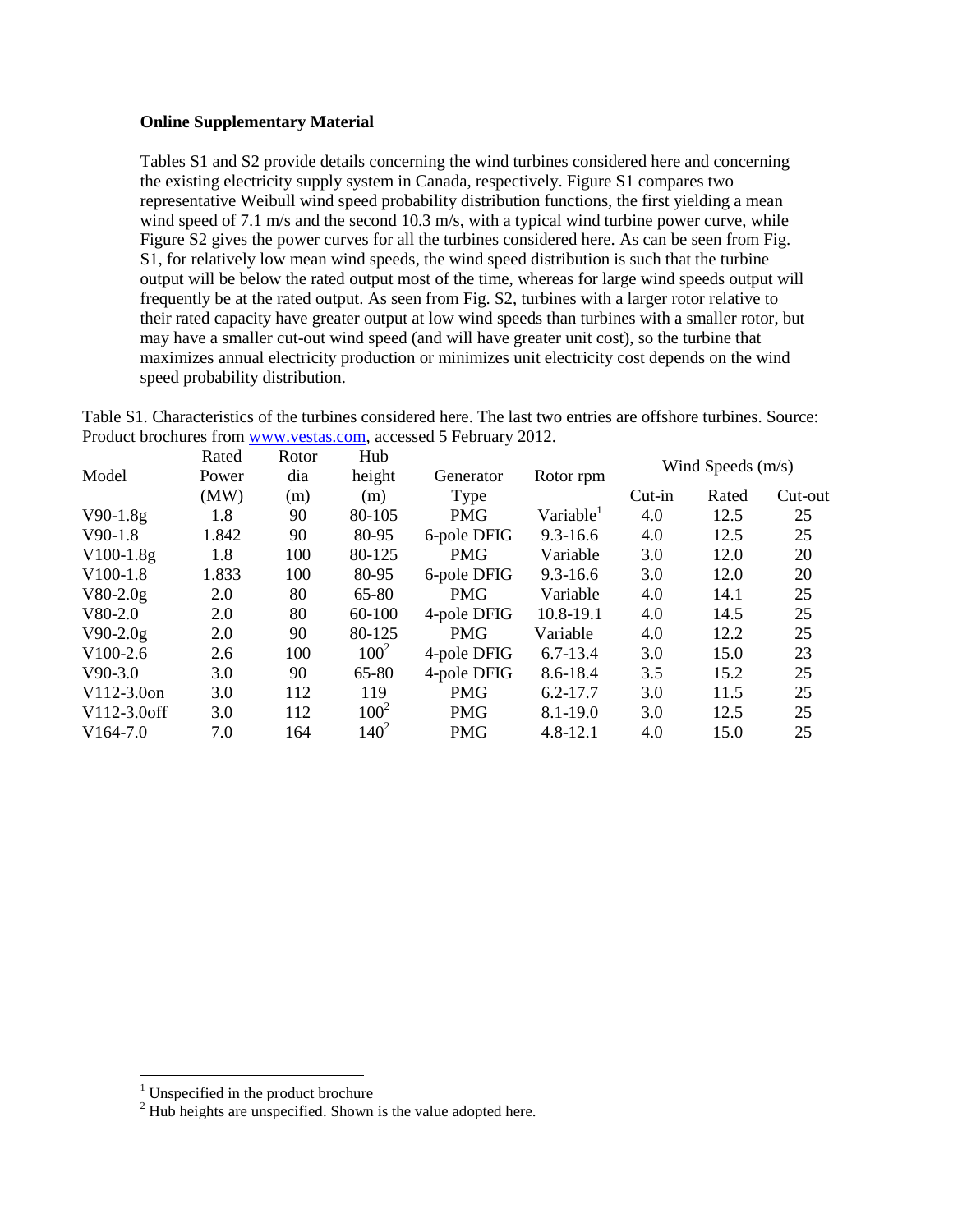Table S2. Electrical powerplant capacity, electricity generation, and capacity factors in Canada in 2007. Source: Statistics Canada [1]

| Statistics Caliada   I  |               |          |                |        |        |                  |          |          |        |        |
|-------------------------|---------------|----------|----------------|--------|--------|------------------|----------|----------|--------|--------|
| Region                  | Capacity (MW) |          |                |        |        | Generation (GWh) |          |          |        |        |
|                         |               | Wind+    |                | Fossil |        |                  | Wind+    |          | Fossil |        |
|                         | Hydro         | Tidal    | Nuclear        | Fuel   | Total  | Hydro            | Tidal    | Nuclear  | Fuel   | Total  |
| <b>British Columbia</b> | 12609         | $\theta$ | 0              | 2223   | 14832  | 64288            | $\theta$ | 0        | 7545   | 71833  |
| Alberta                 | 909           | 439      | $\Omega$       | 10503  | 11851  | 2141             | 716      | 0        | 64575  | 67432  |
| Saskatchewan            | 855           | 171      | $\theta$       | 2853   | 3879   | 4393             | 579      | 0        | 15602  | 20574  |
| Manitoba                | 5029          | 104      | $\Omega$       | 494    | 5627   | 33513            | 325      | 0        | 565    | 34403  |
| Ontario                 | 8350          | 414      | 11990          | 11413  | 32166  | 34336            | 493      | 79750    | 43655  | 158234 |
| Quebec                  | 37459         | 376      | 675            | 2508   | 41018  | 181100           | 617      | 4322     | 5923   | 191962 |
| New Brunswick           | 923           | 0        | 680            | 2931   | 4534   | 2803             | $\Omega$ | 4119     | 10717  | 17639  |
| Nova Scotia+PEI         | 404           | 96       | $\overline{0}$ | 3164   | 3664   | 925              | 217      | $\theta$ | 11477  | 12619  |
| Newfoundland            | 6796          | $\Omega$ | $\Omega$       | 557    | 7353   | 40049            | $\Omega$ | 0        | 1534   | 41583  |
| <b>Total or Average</b> | 73334         | 1600     | 13345          | 36645  | 124924 | 363548           | 2947     | 88191    | 161593 | 616279 |

| Table S2 (continued).   |                 |       |         |        |       |  |
|-------------------------|-----------------|-------|---------|--------|-------|--|
| Region                  | Capacity Factor |       |         |        |       |  |
|                         |                 | Wind+ |         | Fossil |       |  |
|                         | Hydro           | Tidal | Nuclear | Fuel   | Total |  |
| <b>British Columbia</b> | 0.582           | 0.000 | 0.000   | 0.387  | 0.553 |  |
| Alberta                 | 0.269           | 0.186 | 0.000   | 0.702  | 0.650 |  |
| Saskatchewan            | 0.587           | 0.386 | 0.000   | 0.624  | 0.605 |  |
| Manitoba                | 0.761           | 0.357 | 0.000   | 0.131  | 0.698 |  |
| Ontario                 | 0.469           | 0.136 | 0.759   | 0.437  | 0.562 |  |
| Quebec                  | 0.552           | 0.187 | 0.731   | 0.270  | 0.534 |  |
| New Brunswick           | 0.347           | 0.000 | 0.691   | 0.417  | 0.444 |  |
| Nova Scotia+PEI         | 0.261           | 0.257 | 0.000   | 0.414  | 0.393 |  |
| Newfoundland            | 0.673           | 0.000 | 0.000   | 0.314  | 0.646 |  |
| <b>Total or Average</b> | 0.566           | 0.210 | 0.754   | 0.503  | 0.563 |  |

#### **Capital Cost of Wind Farms and Transmission Links**

The cost of wind turbines (as well as that of fossil fuel power plants and the estimated cost of new nuclear power plants) has increased dramatically during the past five years. Total installed costs of onshore turbines in Europe in 2006 ranged from €1000-1350/kW (Cdn\$1300-1800/kW), but recent total installed costs in Ontario have been in the range \$2110-3430/kW, with an average of \$2630/kW [2].

In the case of offshore wind farms, costs in Europe went from \$1500-2000/kW before 2005 to  $$3200-5800/kW$  after 2005 (in terms of 2010US\$, where 1US\$  $\sim$  1Cdn\$), with the main factors being growth in demand outstripping supply, limited availability of ports and vessels, increases in labour costs and commodity prices, corporate changes at the two major offshore turbine suppliers, and movement to projects in deeper water and further from shore [3]. Weißensteiner et al. (2011, Table A2) [4] give cost breakdowns for some offshore wind projects. Hardware costs (turbine purchase, delivery and erection, foundations, and internal grid) ranged from about US\$1650- 3750/kW, with design and management costs of \$300-500/kW and main cable and substation costs of \$500-1000/kW, giving a total cost of \$2450-5250/kW. Heptonstall et al. (2012) [5] adopt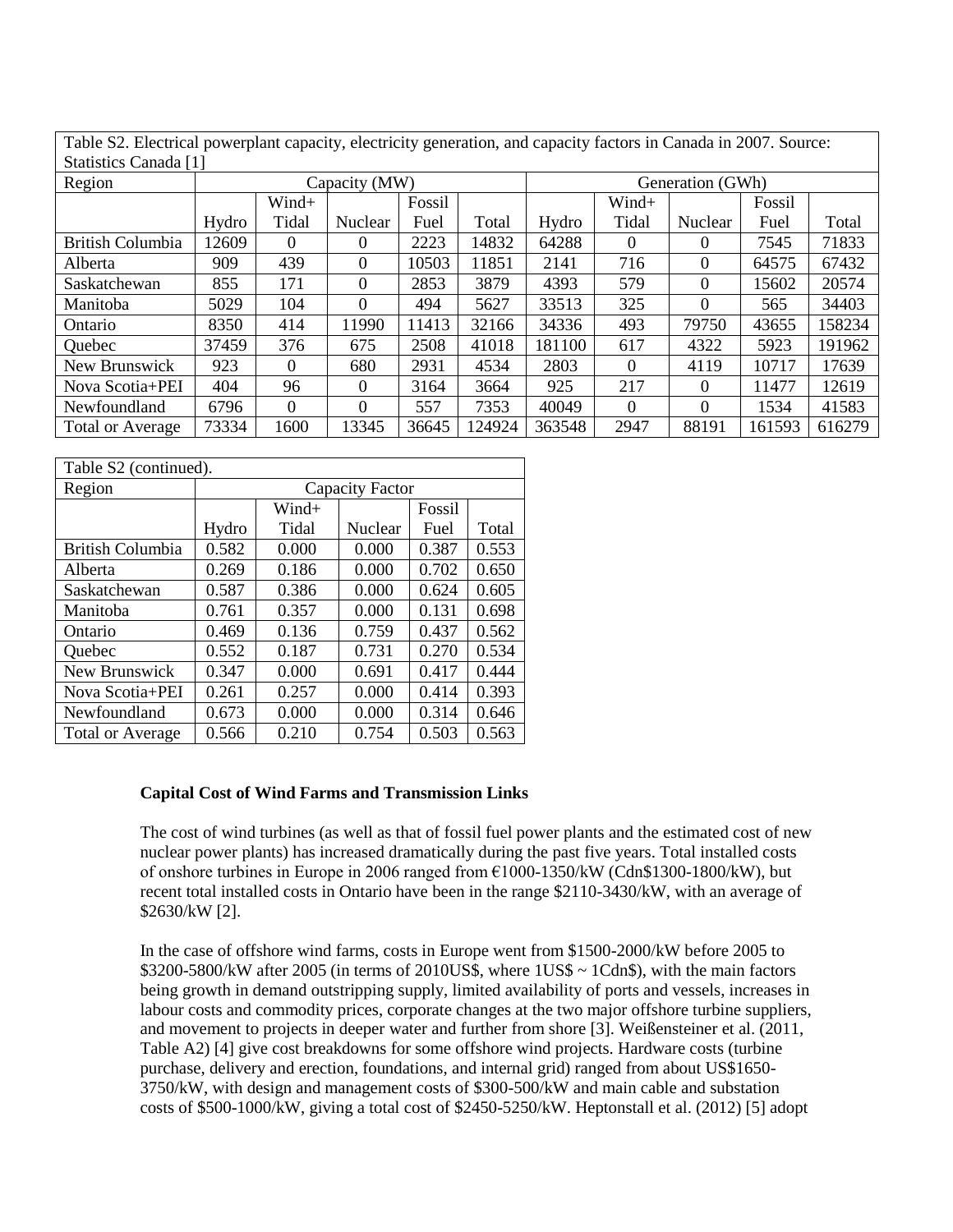a 2009 baseline cost for offshore wind farms in the UK of £1500/kW for turbines, £700/kW for foundations, £600/kW for electrical infrastructure, and £400/kW for planning and development costs. This gives a total cost of £3200/kW (~US\$5000/kW). Costs by the mid 2020s are expected to be in the range £2200-3300 (\$3400-5200/kW).

The US Energy Information Administration, in its *Annual Energy Outlook 2010*, gives a best estimate of overnight costs for onshore and offshore wind in 2009 (including project contingency factors) of \$1966/kW and \$3937/kW (in 2008US\$), respectively [6, Table 8.2]. Costs of onshore turbines alone in the US (excluding foundations and installations but including delivery) rose from about \$800/kW in 2001-2 to about \$1300/kW in 2008-9, then dropped to about \$1100/kW by July 2011 [7]. Northern onshore installations would cost more than southern installations, due to the need for low-temperature seals and other cold-weather packages, as well as often significantly greater foundation costs (Tim Weis, personal communication, January 2012). On the other hand, costs can be substantially reduced through economies and scale and the willingness of turbine manufacturers to offer deep discounts for large orders. For example, Junginger et al. (2005) [7] report that the purchase price of turbines has been reduced by up to 45% for orders of 500-1600 turbines. The production of wind turbine rotors requires the construction of blade moulds. Lindenberg et al. (2008) [8] suggest that segmented moulds could be transported to temporary manufacturing facilities that are established near the site of new large wind farms, thereby reducing transportation costs. For offshore wind farms, these temporary manufacturing facilities could be located on the coast, permitting delivery of all materials and components by ship in regions where there is no road access. Offshore wind energy is still relatively new and so should be amenable to greater relative cost reductions than onshore wind, although this may require a greater research and development effort, as van der Zwaan et al. (2012) [9] estimate that the progress ratio for offshore wind is 0.95 (compared to 0.80 for onshore wind, meaning that costs have fallen by only 5% for each doubling in cumulative global production).

In light of these considerations, and because we are considering a scenario with very large deployment of wind turbines, we adopt wind farm capital costs (excluding grid connection) of \$2000/kW for onshore turbines and \$3000/kW for offshore turbines, plus an additional cost of up to \$400/kW (at a distance of 400 km or greater from the closest demand centre) for onshore turbines, in order to reflect the greater expense of shipping to and installing wind turbines in more remote locations. The \$2000/kW onshore cost is assumed to apply to the VG80-1.8g turbine with a hub height of 90 m. This unit cost is altered based on departure of rotor diameter and hub height of other turbines from those in the reference turbine, as explained later.

The \$3000/kW cost for offshore wind turbines is based on turbines mounted on the seabed. As noted in the main text, a few different floating offshore wind turbine concepts are currently being tested or developed. It may be that floating offshore wind turbines will be less expensive, once mature, than offshore turbines mounted on the seabed. Costs could be lower due to the absence of seabed construction, large ships, equipment out at sea, and the decommissioning of a large installed structure [10].

The cost adopted for offshore wind energy is particularly uncertain, as it is based on turbines mounted in the seabed, whereas many of the ocean grid cells pertain to sufficiently deep water that any offshore wind turbines in these cells would be floating (for which reliable cost data are not yet available).

With regard to onshore transmission lines, various estimates are given in Table S3.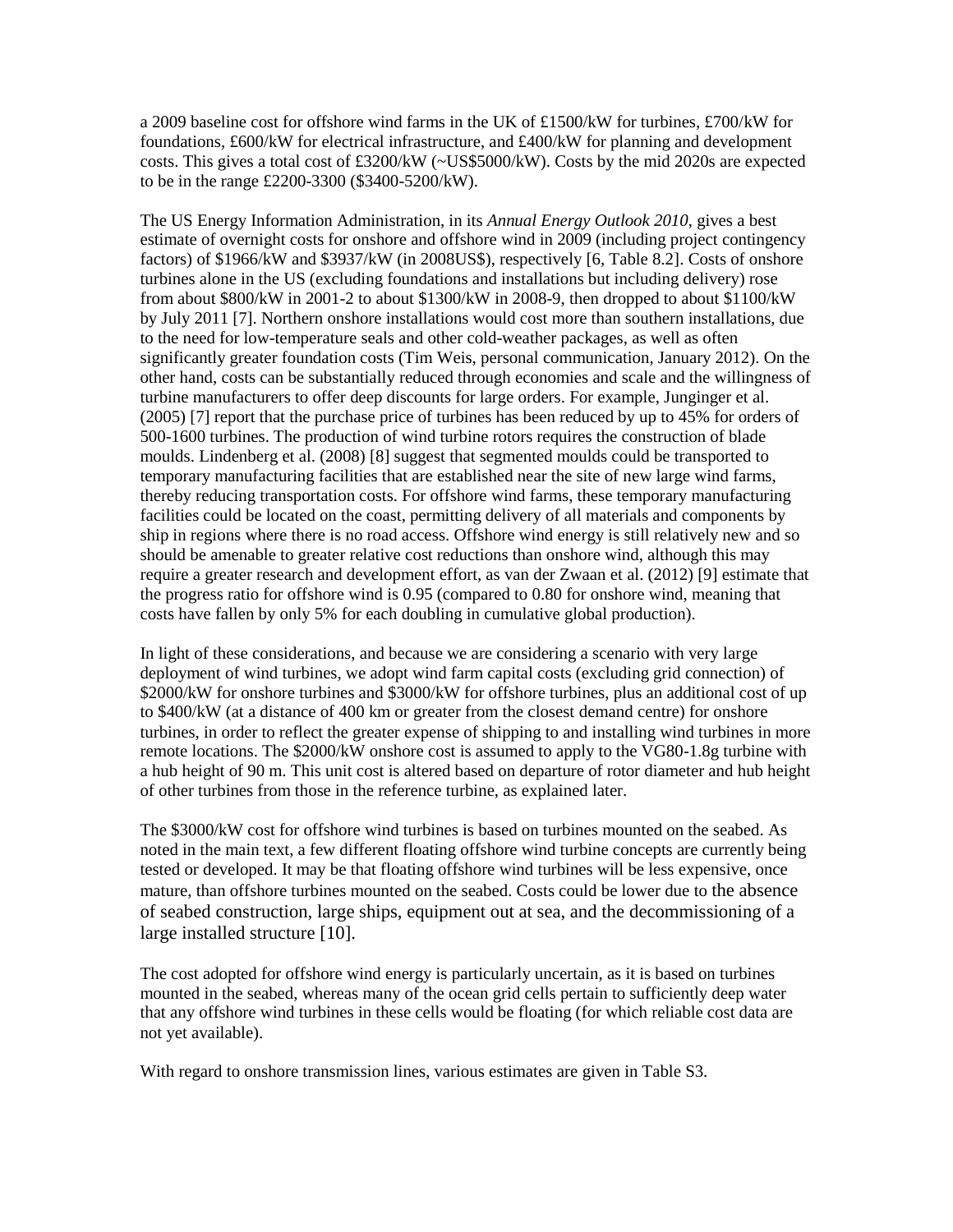|                  |                                       | aoic iss, incrent commates of the costs of onshore if $\bm{\nu}$ |                    |                                          |
|------------------|---------------------------------------|------------------------------------------------------------------|--------------------|------------------------------------------|
|                  | Capacity                              | Cost                                                             | Cost               |                                          |
| Voltage          | (MW)                                  | $(million$ /km $)$                                               | $(\frac{K}{W/km})$ | Source                                   |
| 345 kV           | $1250*$                               | $0.65 - 0.68$                                                    | 0.70               |                                          |
| 500 kV           | $3000*$                               | $0.93 - 1.61$                                                    | 0.59               | Hoppock and Patiño-Echeverri (2010)      |
| 800 kV           | 7500*                                 | 2.29-2.48                                                        | 0.42               | $[11]$                                   |
|                  | 1250                                  | 1.45                                                             | 1.16               | Pattanariyankool and Lave (2010)         |
|                  | 3000                                  | 2.41                                                             | 0.80               | [12], Curve fit equation,                |
|                  | 7500                                  | 4.08                                                             | 0.54               | Cost(\$/km)=\$23959 $T^{0.5759}$ , where |
|                  | 10000                                 | 4.82                                                             | 0.48               | $T =$ transmission capacity (MW)         |
| 500 kV           | 3000                                  | 0.99                                                             | 0.33               |                                          |
| $600 \text{ kV}$ | 3000                                  | 1.12                                                             | 0.37               | Bahrman and Johnson (2007) [13]          |
| 800 kV           | 3000                                  | 1.21                                                             | 0.40               |                                          |
| 500 kV           | 3000*                                 | 0.68-0.86                                                        | 0.42               | Mills et al (2009) [14]                  |
| 800 kV           | 7500*                                 | 2.30                                                             | 0.31               |                                          |
| 800 kV           | 5700                                  |                                                                  | 0.31               | EnerNex Corporation [15]                 |
|                  | $*D$ any contative value escumed have |                                                                  |                    |                                          |

Table S3. Recent estimates of the costs of onshore HVDC lines.

\*Representative value assumed here.

 $\overline{a}$ 

The costs given here pertain to bipolar lines, which have the advantage that if one cable is broken, the other cable can temporarily transmit half the power by itself with grounded return (long term, operation in this mode would induce corrosion of buried pipes). The cost of a 500-kV HVDC line is 0.54-0.70 that of the cost of a double circuit 500-kV HVAC line [15].

With regard to offshore HVDC cables, costs estimated for a proposed HVDC line from Victoria, British Columbia to Port Angeles, Washington are \$1.51/kW/km for transmission of 530 MW at 150 kV and  $1.05/kW/km$  for transmission of 700 MW at 300 kV.<sup>3</sup>

With regard to AC-DC transformer station costs, Kim et al. (2009) [15] indicate costs of \$170/kW and \$145/kW for the termini of 1000-MW and 2000-MW 500-kV lines, respectively, and a cost of \$150/kW for the termini of a 3000-MW, 600-kV line, but they stress that these costs are highly uncertain and do not include purchasers costs, which (they note) can be substantial. Mills et al. (2009) [16] indicate station costs of \$100-200/kW. Bahrman and Johnson (2007) [13] indicate costs of \$140/kW, \$155/kW and \$170/kW for the two stations at the ends of a 3000 MW line with voltages of 500 kV, 600 kV and 800 kV, respectively.

A 2003-2004 study of a proposed 500-kV, 1300-MW DC line that was to run from Manitoba to Sudbury, Ontario estimated line costs of \$0.54/kW/km and station costs of \$450/kW (based on information provided by Jatin Nathwani, personal communication, November 2011). The line costs are consistent with those shown in Table S3 for various voltage-power combinations, but the station costs are substantially greater.

The appropriate costs depend on the transmission voltage and capacity, with lower costs per kW of transmission capacity for higher capacity lines and greater costs for higher voltage at a given capacity. Here, we assume a capacity of at least 3000 MW for most of the lines that would need to be constructed to serve the 9 demand centres. This should result in lower line costs but greater

<sup>&</sup>lt;sup>3</sup> See http://www.bcuc.com/Documents/Proceedings/2005/DOC\_7599\_C12-2%20SeaBreeze\_IR-1.pdf.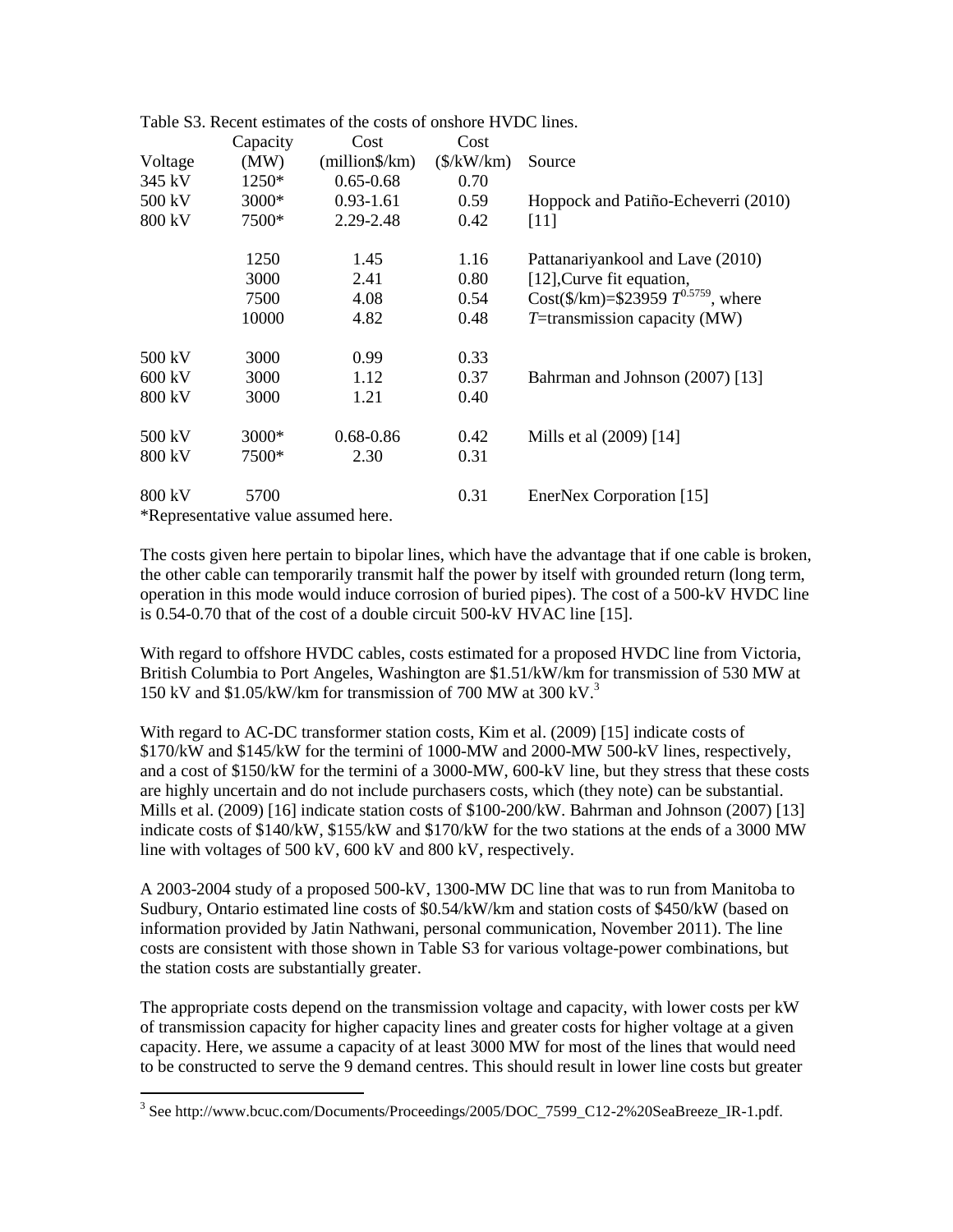station costs than given above for the proposed Manitoba-Ontario link. However, costs would have increased since 2003-2004. In light of the above, we adopt transmission costs of \$0.5/kW/km and \$0.75/kW/km for onshore and offshore lines, respectively. We adopt transformer costs of \$250/kW, which is less than estimated for the Manitoba-Ontario link but greater than the more recent US estimates. Our costs are substantially greater than the line and transformer costs expected in Europe (\$0.06-0.09/kW/km and \$150/kW, respectively, according to GAC (2006)) [17] or the average costs of 0.2€/kW/km and 50€/kW adopted by Weigt et al.  $(2010)$  [18] for a system of 3 lines in Germany at voltages of 110 kV, 220 kV and 380 kV.

Fixed O&M costs are assumed to be 0.7%/yr, 2.1%/yr, and 0.7%/yr of the capital cost for onshore wind turbines, offshore wind turbines, and transmission lines, respectively, while the variable wind turbine O&M cost is assumed to be \$0.007/kWh (based on various sources summarized in [19, Table 3.14].

# **Scaling relations to estimate the relative costs of different wind turbines**

The distribution of costs for a 1.5-MW turbine with a 70m rotor and a 65m hub height, and scaling relationships given in [20], were used to estimate the costs of other onshore turbines relative to the cost of the Vestas V80-1.8g turbine, which is assumed to have total installed cost in Canada of \$2000/kW. The scaled cost  $C_s$  of a component with reference cost  $C_r$  is a given by

$$
C_s = C_r \left(\frac{D_s}{D_r}\right)^d \left(\frac{R_s}{R_r}\right)^r \left(\frac{H_s}{H_r}\right)^h \left(\frac{S_s}{S_r}\right)^s
$$
\n(S.1)

where  $D_r$ ,  $R_r$ ,  $H_r$  and  $S_r$  are the reference rotor diameter, generator rating, hub height and rotor swept area, respectively, and  $D_s$ ,  $R_s$ ,  $H_s$  and  $S_s$  are the scaled values (for the alternative turbines under consideration). Table S4 gives the distribution of costs in 2002 for the reference turbine used in [20], the costs for the V80-1.8g as scaled from the 2002 reference turbine, with all turbine components adjusted uniformly in cost so as to give a total cost of \$2000/kW, and the exponents *d*, *r*, *h* and *s* used in the scaling relationships. Table S5 gives the resulting turbine costs, which are adopted here. Turbines with a low rotor diameter and a low hub height for a given power rating have lower costs per kW of capacity.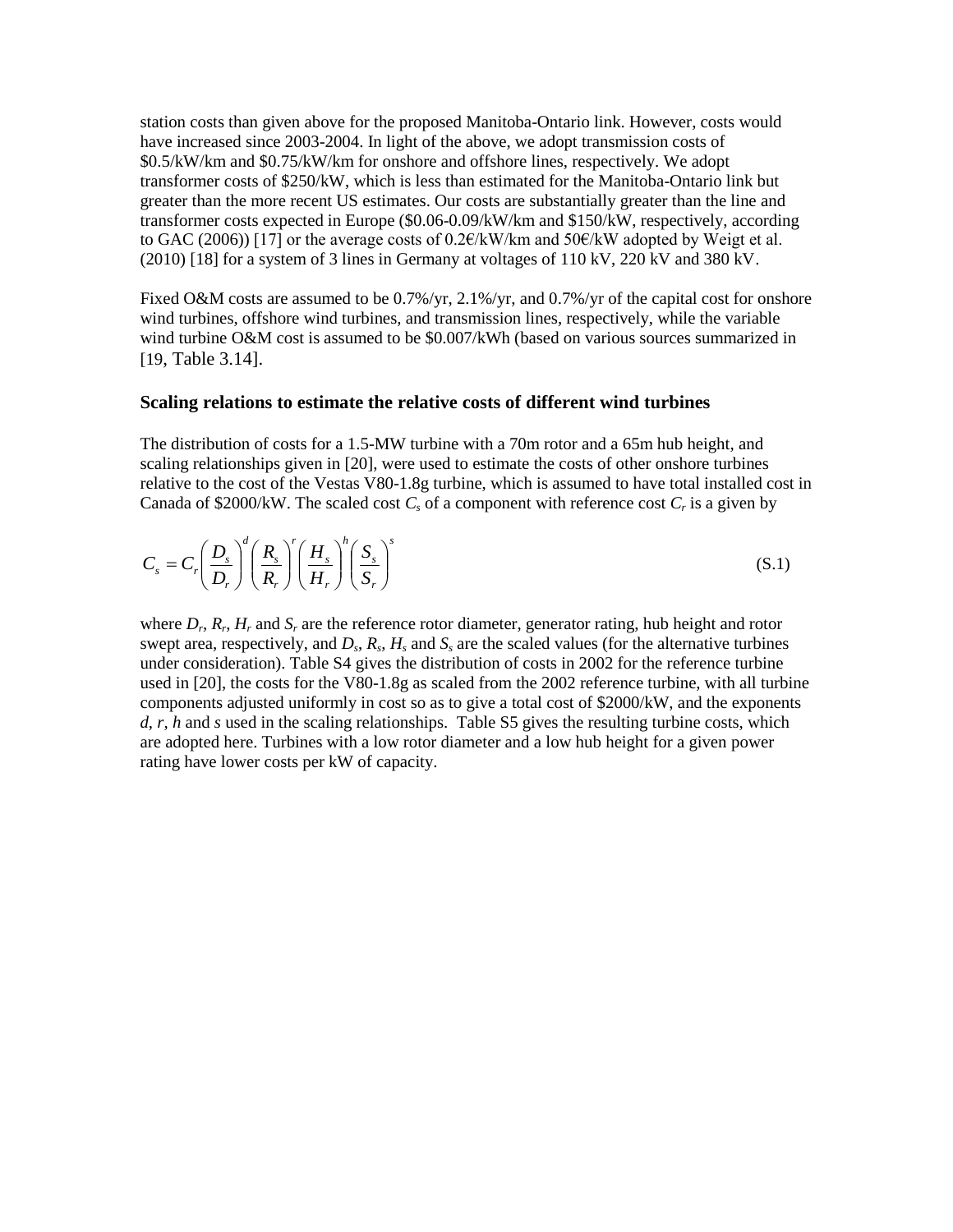|                               |                | Component cost (1000\$) |                | <b>Scaling Exponent</b> |                  |                  |
|-------------------------------|----------------|-------------------------|----------------|-------------------------|------------------|------------------|
|                               | 2002           | $V80-1.8g$              |                |                         |                  |                  |
| Component                     | 1500-kW        | turbine                 | $\overline{d}$ | r                       | $\boldsymbol{h}$ | $\boldsymbol{S}$ |
|                               | Reference      | scaled to               |                |                         |                  |                  |
|                               | turbine        | \$2000/kW               |                |                         |                  |                  |
| Rotor                         |                |                         |                |                         |                  |                  |
| <b>Blades</b>                 | 152            | 478                     | 2.600          | 0.000                   | 0.000            | 0.000            |
| Hub                           | 43             | 133                     | 2.530          | 0.000                   | 0.000            | 0.000            |
| Pitch mechanism & bearings    | 38             | 121                     | 2.660          | 0.000                   | 0.000            | 0.000            |
| Spinner, nose cone            | $\overline{4}$ | 8                       | 1.000          | 0.000                   | 0.000            | 0.000            |
| Total                         | 237            | 740                     |                |                         |                  |                  |
| Drive train, nacelle          |                |                         |                |                         |                  |                  |
| Low speed shaft               | 21             | 71                      | 2.887          | 0.000                   | 0.000            | 0.000            |
| <b>Bearings</b>               | 12             | 37                      | 2.500          | 0.000                   | 0.000            | 0.000            |
| Gear box                      | 153            | 314                     | 0.000          | 1.250                   | 0.000            | 0.000            |
| Mechanical brake              | 3              | 6                       | 0.000          | 1.000                   | 0.000            | 0.000            |
| Generator                     | 98             | 190                     | 0.000          | 0.920                   | 0.000            | 0.000            |
| Variable speed electronics    | 119            | 234                     | 0.000          | 1.000                   | 0.000            | 0.000            |
| Yaw drive and bearing         | 20             | 69                      | 2.964          | 0.000                   | 0.000            | 0.000            |
| Main frame                    | 93             | 231                     | 1.670          | 0.000                   | 0.000            | 0.000            |
| <b>Electrical connections</b> | 60             | 118                     | 0.000          | 1.000                   | 0.000            | 0.000            |
| Hydraulics, cooling system    | 18             | 35                      | 0.000          | 1.000                   | 0.000            | 0.000            |
| Nacelle cover                 | 21             | 41                      | 0.000          | 1.000                   | 0.000            | 0.000            |
| Total                         | 618            | 1346                    |                |                         |                  |                  |
| Control, safety, monitoring   |                |                         |                |                         |                  |                  |
| Total                         | 35             | 57                      | 0.000          | 0.000                   | 0.000            | 0.000            |
| <b>Tower</b>                  |                |                         |                |                         |                  |                  |
| Total                         | 147            | 642                     | 0.000          | 0.000                   | 1.000            | 1.000            |
| <b>Balance of system</b>      |                |                         |                |                         |                  |                  |
| Foundations                   | 46             | 112                     | 0.000          | 0.000                   | 0.404            | 0.404            |
| Transportation                | 50             | 113                     | 1.581E-05      | 2.000                   | $-0.038$         | 54.7             |
| Roads, Civil Work             | 79             | 149                     | 2.170E-06      | 2.000                   | $-0.015$         | 69.54            |
| Assembly and Installation     | 38             | 135                     | 1.174          | 0.000                   | 0.000            | 1.000            |
| <b>Electrical Interface</b>   | 122            | 239                     | 3.490E-06      | 2.000                   | $-0.022$         | 109.7            |
| Engineering & Permits         | 32             | 67                      | 1.000          | 0.000                   | 0.000            | 0.000            |
| Total                         | 367            | 815                     |                |                         |                  |                  |
| <b>Total Cost (1000\$)</b>    | 1404           | 3600                    |                |                         |                  |                  |
| Total Cost (\$/kW)            | 936            | 2000                    |                |                         |                  |                  |

Table S4. Component costs and scaling relationships used to estimate the relative costs of the different onshore turbines considered here. Source: Fingersh et al. (2006) [20].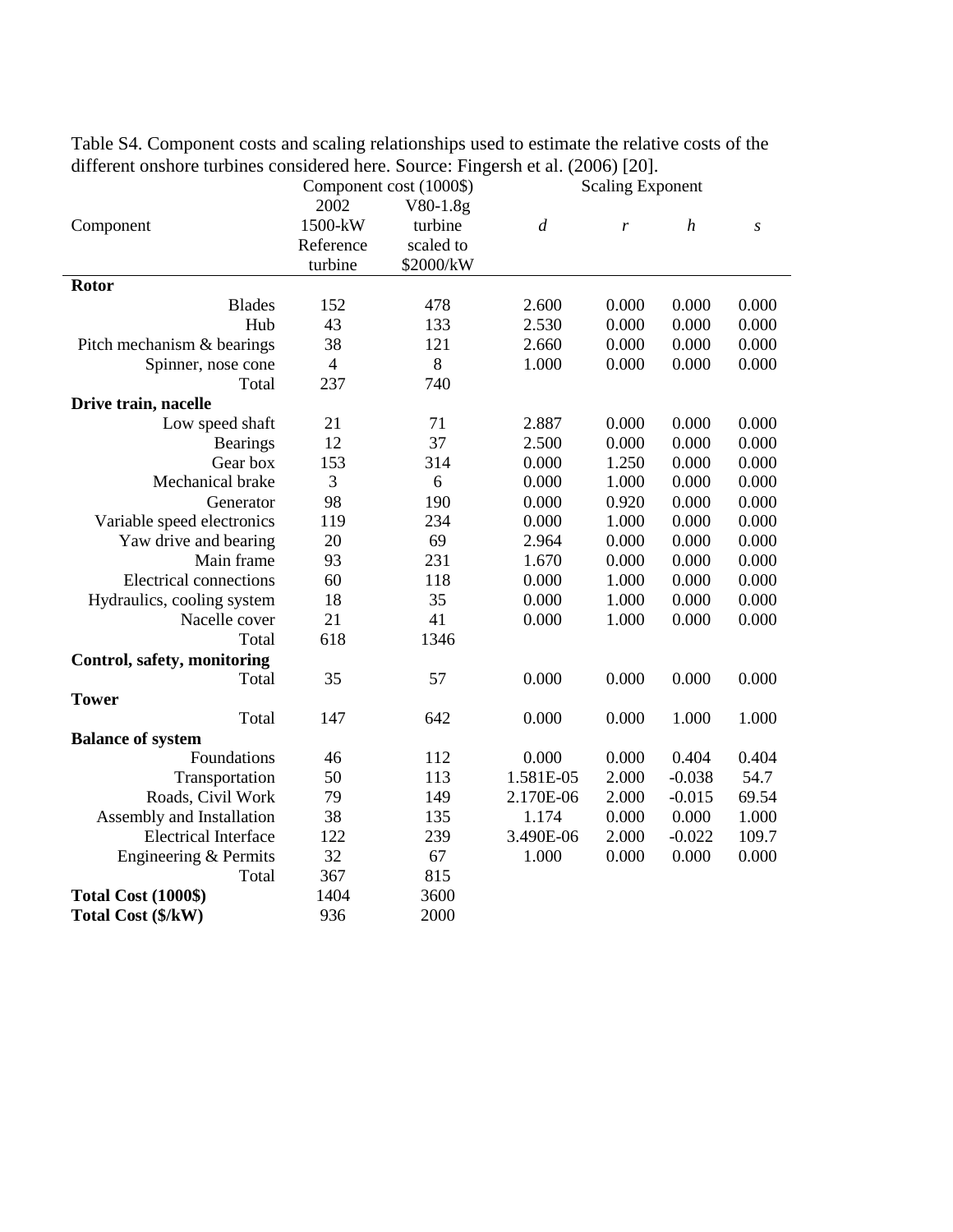| Table S5. Capital costs  |                          |  |  |  |
|--------------------------|--------------------------|--|--|--|
| of the different turbine |                          |  |  |  |
| models adopted here.     |                          |  |  |  |
| Model                    | $Cost$ ( $\frac{K}{W}$ ) |  |  |  |
| $V90-1.8g$               | 2000                     |  |  |  |
| $V90-1.8$                | 1931                     |  |  |  |
| $V100-1.8g$              | 2395                     |  |  |  |
| $V100-1.8$               | 2213                     |  |  |  |
| $V80-2.0g$               | 1579                     |  |  |  |
| $V80-2.0$                | 1643                     |  |  |  |
| $V90-2.0g$               | 1964                     |  |  |  |
| $V100-2.6$               | 1854                     |  |  |  |
| $V90-3.0$                | 1530                     |  |  |  |
| $V112-3.0$               | 2065                     |  |  |  |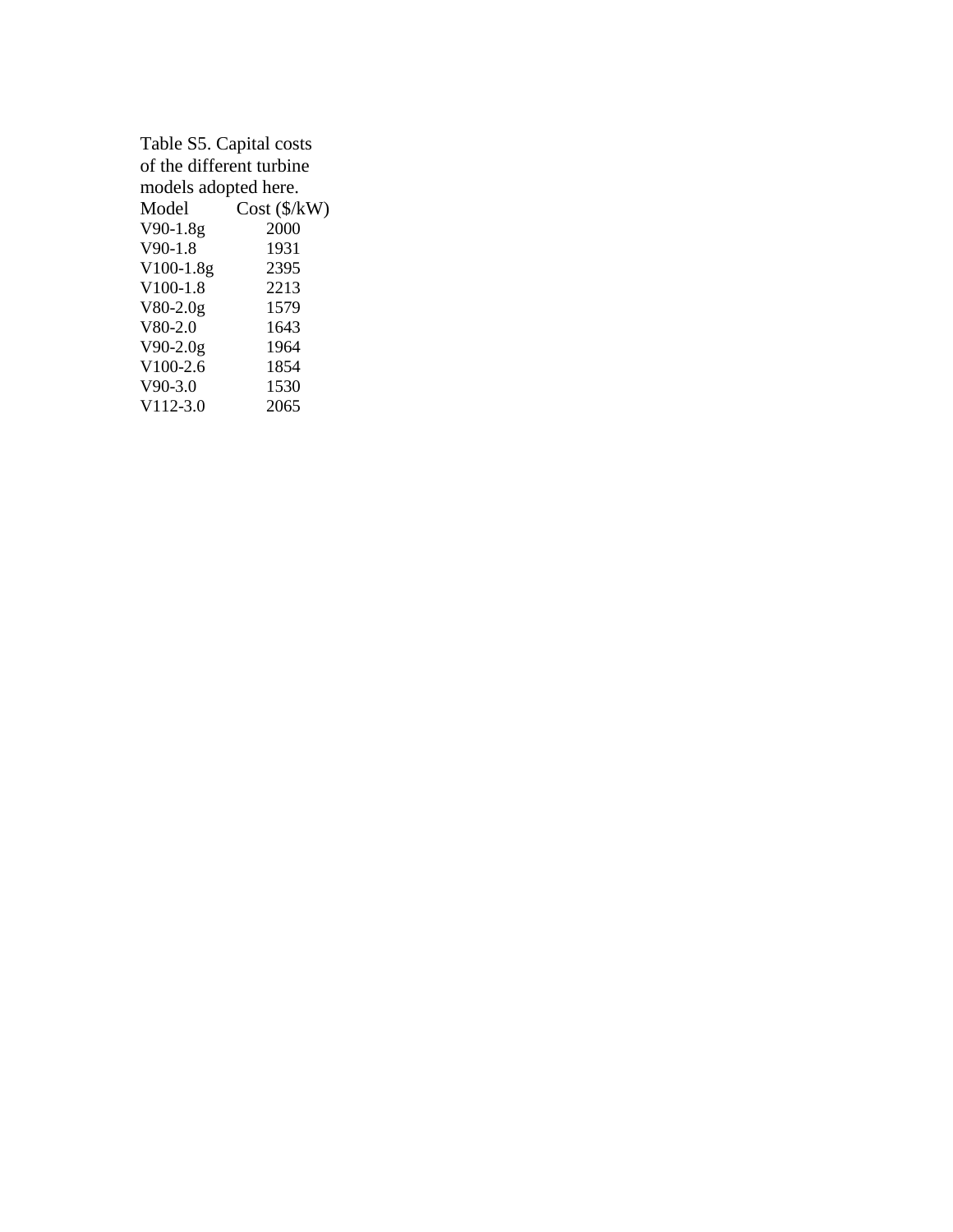# **References**

- [1] Statistics Canada. Electric Power Generation, Transmission and Distribution 2007. Statistics Canada Catalogue No. 57-202-X; 2007.
- [2] ClearSky Advisors. The Economic Impacts of the Wind Energy Sector in Ontario 2011-2018. ClearSky Advisors Inc; 2011.
- [3] Levitt AC, Kempton W, Smith AP, Musial W, Firestone, J. Pricing offshore wind power. Energy Policy 2011; 39:6408-6421.
- [4] Weißensteiner L, Haas R, Auer H. Offshore wind power grid connection The impact of shallow versus super-shallow charging on the cost-effectiveness of public support. Energy Policy 2011; 39:4631-4643.
- [5] Heptonstall P, Gross R, Greenacre P, Cockerill T. The cost of offshore wind: Understanding the past and projecting the future. Energy Policy 2012; 41:815-821.
- [6] US EIA (United States Energy Information Administration), 2010. Annual Energy Outlook 2010, DOE/EIA-0544.
- [7] Bolinger M, Wiser R. Understanding wind turbine price trends in the U.S. over the past decade. Energy Policy 2012; 42:628-641.
- [8] Junginger M, Faaij A, Turkenburg WC. Global experience curves for wind farms. Energy Policy 2005; 33:133–150.
- [9] Lindenberg S, Smith B, ODell K, DeMeo E, Ram B. 20% Wind Energy by 2030, Increasing Wind Energys Contribution to U.S. Electricity Supply, Washington DC: US Department of Energy; 2008.
- [10] van der Zwaan B, Rivero-Tinoco R, Lensink S, van den Oosterkamp P. Cost reductions for offshore wind power: Exploring the balance between scaling, learning and R&D. Renewable Energy 2012; 41:389-393.
- [11] Patel R. Floating wind turbines to be tested. IEEE Spectrum; June 2009. [http://spectrum.ieee.org/green-tech/wind/floating-wind-turbines-to-be-tested.](http://spectrum.ieee.org/green-tech/wind/floating-wind-turbines-to-be-tested) Accessed 1 June 2012.
- [12] Hoppock DC, Patiño-Echeverri D. Cost of wind energy: comparing distant wind resources to local resources in the Midwestern United States. Environmental Science and Technology 2010; 44:8758-8765.
- [13] Pattanariyankool S, Lave LB. Optimizing transmission from distant wind farms. Energy Policy 2010; 38:2806-2815.
- [14] Bahrman MP, Johnson BK. The ABCs of HVDC transmission technologies: An overview of high voltage direct current systems and applications. IEEE Power and Energy Magazine, March/April 2007; 32-44.